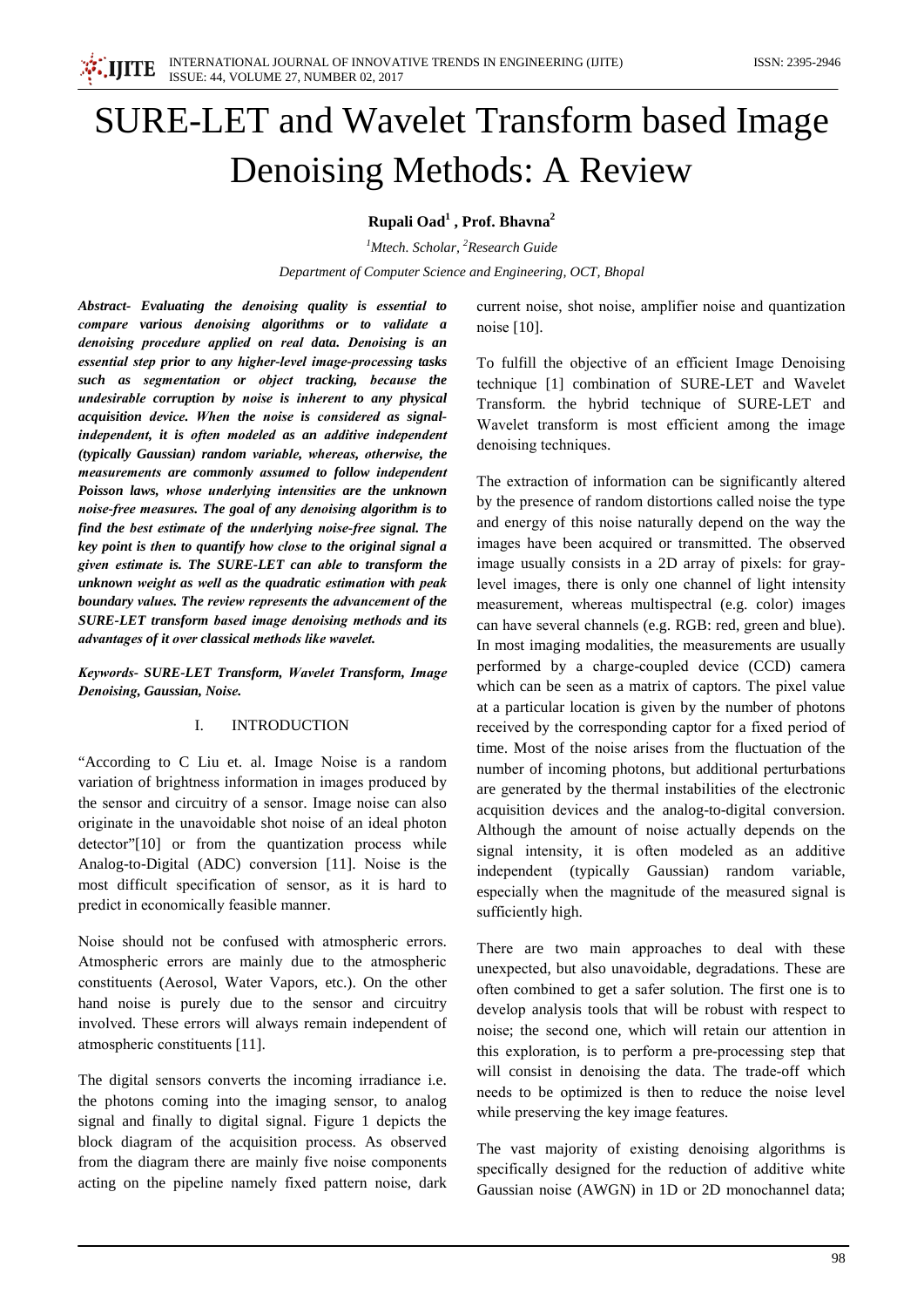ISSN: 2395-2946



particular, denoising the huge multidimensional datasets.



Figure 1.1 Image acquisition process.

#### II. THEORETICAL BACKGROUND

A linear denoising method based on linear threshold expansion. This approach of image denoising approach provides a minimization of an estimate of the mean squared error--Stein's unbiased risk estimate (SURE). As opposed to hypothesizing a measurable model for the wavelet coefficients, it is ideal to utilize specifically parameterize the denoising process as an aggregate of basic nonlinear courses of action with obscure weights.

## A. Wavelet Theory

Wavelet Theory is one of the most modern areas of mathematics. Masterfully developed by French researchers, such as Yves Meyer, Stephane Mallat and Albert Cohen, this theory, is now used as an analytical tool in most areas of technical research: mechanical, electronics, communications, computers, biology and medicine, astronomy an so on. In the field of signal and image processing, the main applications of wavelet theory are compression and denoising.

The term 'wavelet' refers to an oscillatory vanishing wave with time-limited extend, which has the ability to describe the time-frequency plane, with atoms of different time supports figure 2.1 demonstrated wavelet of signal. Generally, wavelets are purposefully crafted to have specific properties that make them useful for signal processing. They represent a suitable tool for the analysis of non-stationary or transient phenomena.

Wavelets are a mathematical tool that can be used to extract information from many kinds of data, including audio signals and images. Mathematically, the wavelet  $\psi$ , is a function of zero average, having the energy concentrated in time.



Figure 2.1 Wavelet.

## **B. SURE-LET**

Since do not have access to the original signal x, it cannot compute the above Oracle MSE. However, without any assumptions on the noise-free data, it will see that it is possible to replace this quantity by an unbiased estimate which is a function of y only. This has an important consequence: contrary to what is frequently done in the denoising literature (Bayesian approaches), the noise-free signal is not modeled as a random process in our framework (we do not even require x to belong to a specific class of signals). Thus, the observed randomness of the noisy data only originates from the AWGN b.

SURE is a random variable that has the same expectation as the MSE. Now evaluate its reliability by computing the expected squared error between SURE and the actual MSE. For the sake of simplicity, consider the AWGN model described the mean-squared error (MSE) clearly emerges as the best candidate, due to its appealing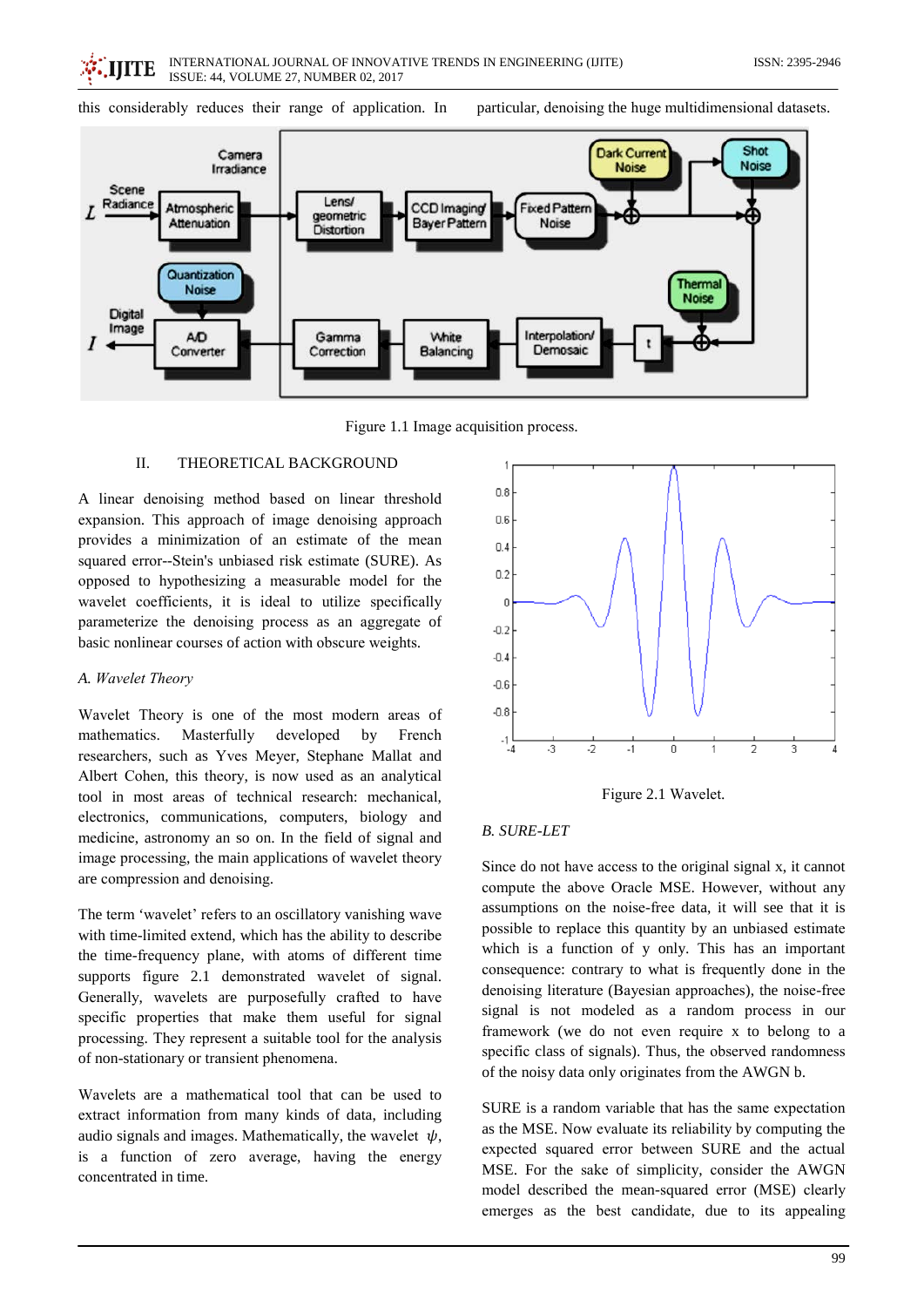INTERNATIONAL JOURNAL OF INNOVATIVE TRENDS IN ENGINEERING (IJITE) ISSUE: 44, VOLUME 27, NUMBER 02, 2017

mathematical properties (quadratic, symmetric, differentiable, invariant to unitary transforms). and do not take into account the error induced by the estimation of the noise-free signal energy  $||x||^2$  because this term does not appear in the minimization of SURE/MSE.

 $\ddot{\cdot}$  internal  $\ddot{\cdot}$ 

## $III$ **RELATED WORK**

S. Saxena, H. S. Khanduga, S. Mantri and S. Puri,[1] Our objective of this research is to frame an efficient method based on wavelet so that sparsity and multi-resonate structure of wavelet properties can be used for Image Denosing. So fulfilling the objective to make an efficient Image Denoising technique we have proposed an Image denoising technique which is based on squared error-Stein's unbiased risk estimate linear expansion of thresholds (SURE-LET). This technique is a combination of SURE-LET and Wavelet Transform. This hybrid approach gives good result because the sparsity and multiresonate properties of wavelet will fetch linear noise less relation matrix as well as related matrix. The SURE-LET can able to transform the unknown weight as well as the quadratic estimation with peak boundary values. The results are calculated and compared with the help of peak signal to noise ratio (PSNR) and mean square error (MSE). The comparative study suggests that our hybrid approach has outperformed from the previous approach.

H. Sadreazami, M. O. Ahmad and M. N. S. Swamy,[2] A new contourlet-based method is introduced for reducing noise in images corrupted by additive white Gaussian noise. This method takes into account the statistical dependencies among the contourlet coefficients of different scales. In view of this, a non-Gaussian multivariate distribution is proposed to capture the acrossscale dependencies of the contourlet coefficients. This model is then exploited in a Bayesian maximum a posteriori estimator to restore the clean coefficients by deriving an efficient closed-form shrinkage function. Experimental results are performed to evaluate the performance of the proposed denoising method using typical noise-free images contaminated by simulated noise. The results show that the proposed method outperforms some of the state-of-the-art methods in terms of both the subjective and objective criteria.

H. Sadreazami, M. O. Ahmad and M. N. S. Swamy, [3] Statistical image modeling has attracted great attention in the field of image denoising. In this work, a new image denoising method in the contourlet domain is introduced in which the contourlet coefficients of images are modeled by using the Bessel k-form prior. A noisy image is decomposed into a low frequency approximation subimage and a series of high frequency detail sub-images at different scales and directions via the contourlet

transform. To estimate the noise-free coefficients in detail subbands, a Bayesian estimator is developed utilizing the Bessel k-form distribution. In order to estimate the parameters of the distribution, a characteristic functionbased technique is used. Simulation results on standard test images show improved performance both in visual quality and in terms of the peak signal-to-noise ratio and structural similarity index as compared to some of the existing denoising methods. The proposed method also achieves an excellent balance between noise suppression and details preservation.

R. Saluja and A. Boyat, [4] An efficient method of removing noise from the image while preserving edges and other details is a great challenge for researcher. Image denoising refers to the task of recovering a good estimate of the true image from the degraded image without altering and changing useful structure in the image such as discontinuities and edges. Various algorithm has been developed in past for image denoising but still it has scope for improvement. In this research, we introduced an intelligent iterative noise variance estimation system which denoised the noisy image. Proposed algorithm is based on wavelet transform that denoised the noisy image by adding weighted highpass filtering coefficients in wavelet domain that is the novelty of the proposed work. Thereafter denoised algorithm further enhanced by adaptive wiener filter in order to achieve the maximum PSNR. Experimental results show that the proposed algorithm improves the denoising performance measured in terms of performance parameter and gives better visual quality. Mean Square Error (MSE), Root Mean Square Error (RmSE) and Peak Signal to Noise Ratio (PSNR) used as a performance parameters which measure the quality of an image.

M. Arora, S. Bashani, K. K. Gupta and A. M. Mohammed, [5] Even after a phenomenal progress in the quality of image denoising algorithms over the years, there is yet a vast scope of improving the standard of denoised images. This research presents a new methodology for denoising by integrating the wavelet denoising technique with regression boosted trees. Based on ensemble learning by regression boosted trees, an optimal threshold value is obtained. Its denoising performance is better than Stein's unbiased risk estimatorlinear expansion of thresholds (SURE-LET) method which is an up to date denoising algorithm. We have also compared its performance with the other current state of art wavelet based denoising algorithms like ProbShrink, and BiShrink on the basis of their Peak Signal to Noise Ratio (PSNR). Simulations and experimentation results demonstrate that PSNR of our proposed method outperforms the other methods. Extension to Dual Tree-Complex Wavelet Transform (DT-CWT) is also presented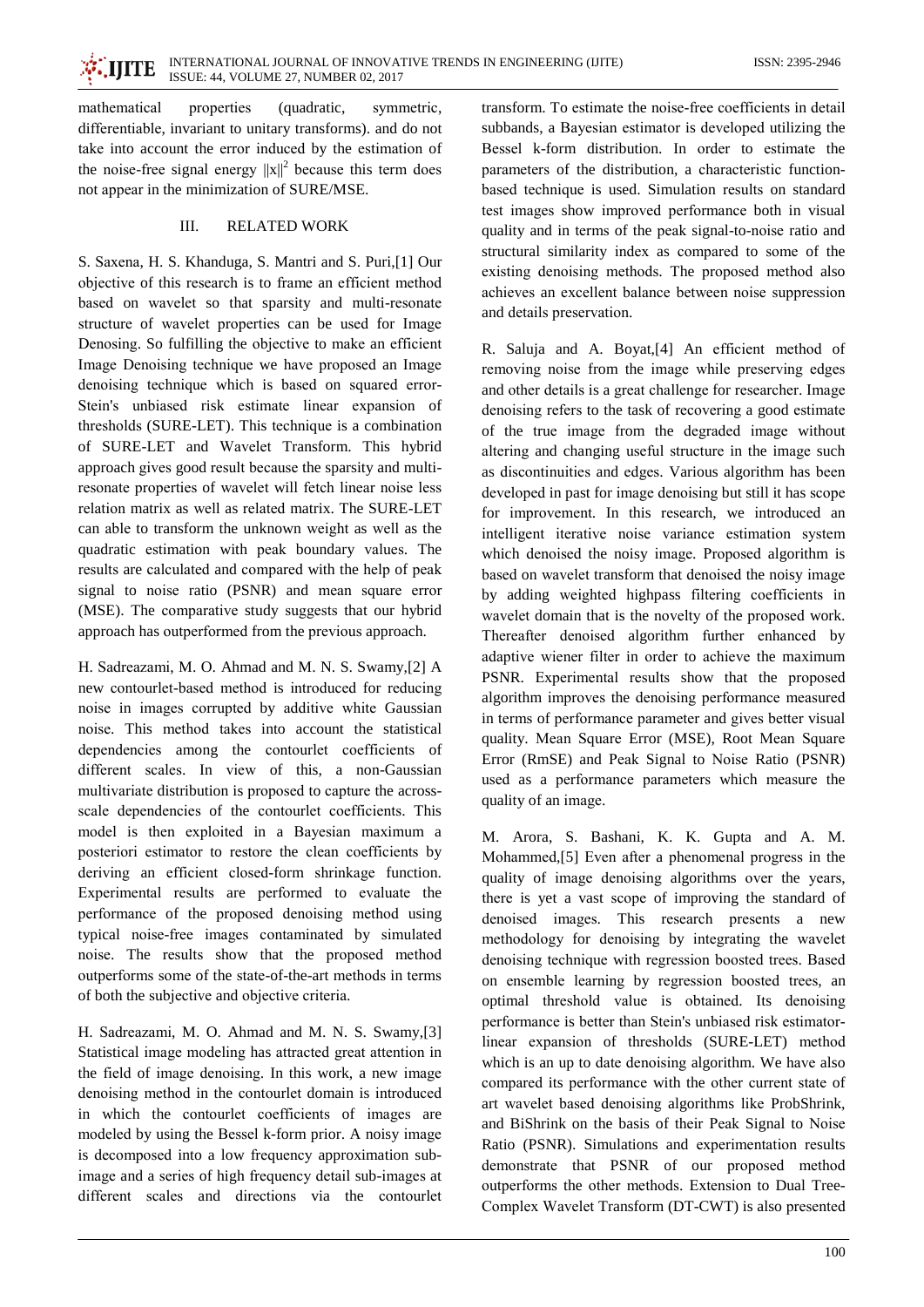

| Sr.<br>No. | Title                                                                                                                | Authors                                                     | Year | Methodology                                                                                                                           | Outcomes<br>(PSNR) |
|------------|----------------------------------------------------------------------------------------------------------------------|-------------------------------------------------------------|------|---------------------------------------------------------------------------------------------------------------------------------------|--------------------|
|            | An efficient denoising<br>method based on SURE-<br>LET and Wavelet<br>Transform,                                     | S. Saxena, H. S.<br>Khanduga, S. Mantri<br>and S. Puri,     | 2016 | Hybrid technique for image<br>denoising a combination of SURE-<br>LET and Wavelet Transform                                           | 33.15dB            |
| 2          | Image denoising utilizing<br>the scale-dependency in<br>the contourlet domain,                                       | H. Sadreazami, M. O.<br>Ahmad and M. N. S.<br>Swamy,        | 2015 | A non-Gaussian multivariate<br>distribution is proposed to capture<br>the across-scale dependencies of the<br>contourlet coefficients | 29.65dB            |
| 3          | Contourlet domain image<br>denoising based on the<br>Bessel k-form<br>distribution,                                  | H. Sadreazami, M. O.<br>Ahmad and M. N. S.<br>Swamy,        | 2015 | A Bayesian estimator is developed<br>utilizing the Bessel k-form<br>distribution.                                                     | 33.95dB            |
| 4          | Wavelet based image<br>denoising using weighted<br>highpass filtering<br>coefficients and adaptive<br>wiener filter, | R. Saluja and A.<br>Boyat,                                  | 2015 | Introduced an intelligent iterative<br>noise variance estimation system<br>which denoised the noisy image                             | 31.88dB            |
| 5          | Wavelet denoising:<br>Comparative analysis and<br>optimization using<br>machine learning,                            | M. Arora, S. Bashani,<br>K. K. Gupta and A. M.<br>Mohammed, | 2014 | A new methodology for denoising by<br>integrating the wavelet denoising<br>technique with regression boosted<br>trees.                | 35.25dB            |

Table 1: Summary of Literature Review

#### $IV.$ PROBLEM STATEMENT

Beyond the different approach, more recent investigations have shown that substantially larger denoising gains can be obtained by considering the intra- and inter-scale correlations of the wavelet coefficients. In addition, increasing the redundancy of the wavelet transform is strongly beneficial to denoising performance. Among the many denoising algorithms to date, it would emphasize the SURE-LET transform with Wavelet Transform. Collectively to achieve the optimum image noise cancellation.

#### $V_{\cdot}$ **CONCLUSION**

Different image denoising techniques and algorithms are used for the reduction and denoising of the image wavelet transform is the most widely used technique for image denoising algorithms. The Discrete Wavelet Transform (DWT). It is made of two trees, both of them implementing a DWT, one applied to the original signal and the other applied to the Hilbert transform of the original signal. The advantage of choosing ADWT over the well-known Dual Tree Complex Wavelet Transform is the possibility to freely choose the mother wavelet from the wide range classically associated with the DWT. the SURE-LET approach to the estimation of Poisson intensities degraded by AWGN. "Poisson's unbiased risk estimate" (PURE) and requires more adaptive transformdomain thresh-olding rules. SURE-LET and Wavelet Transformation based method are better denoising capabilities as compare to DWT ADWT transforms.

## **REFERENCES**

- [1] S. Saxena, H. S. Khanduga, S. Mantri and S. Puri, "An efficient denoising method based on SURE-LET and Wavelet Transform," 2016 International Conference on Electrical, Electronics, and Optimization Techniques (ICEEOT), Chennai, 2016, pp. 918-923.
- [2] H. Sadreazami, M. O. Ahmad and M. N. S. Swamy, "Image denoising utilizing the scale-dependency in the contourlet domain," 2015 IEEE International Symposium on Circuits and Systems (ISCAS), Lisbon, 2015, pp. 2149-2152.
- [3] (H. Sadreazami, M. O. Ahmad and M. N. S. Swamy, "Contourlet domain image denoising based on the Bessel kform distribution," 2015 IEEE 28th Canadian Conference on Electrical and Computer Engineering (CCECE), Halifax, NS, 2015, pp. 1234-1237.
- [4] R. Saluja and A. Boyat, "Wavelet based image denoising using weighted highpass filtering coefficients and adaptive wiener filter," 2015 International Conference on Computer, Communication and Control (IC4), Indore, 2015, pp. 1-6.
- [5] M. Arora, S. Bashani, K. K. Gupta and A. M. Mohammed, "Wavelet denoising: Comparative analysis and optimization using machine learning," 2014 9th International Conference on Industrial and Information Systems (ICIIS), Gwalior, 2014, pp. 1-6.
- [6] J. Portilla, V. Strela, M.J. Wainwright, and E.P. Simoncelli. Image denoising using scale mixtures of Gaussians in the wavelet domain. Image Processing, IEEE Transactions on, 12(11):1338-1351, 2003.
- [7] B.A. Olshausen and D.J. Field. Sparse coding with an overcomplete basis set: A strategy employed by V1? Vision research, 37(23):3311-3325, 1997.
- [8] Rinci Shrivastava, Ravi Mohan and Atuliika Shukla, " Wavelet based Linear Gaussian Image Denoising